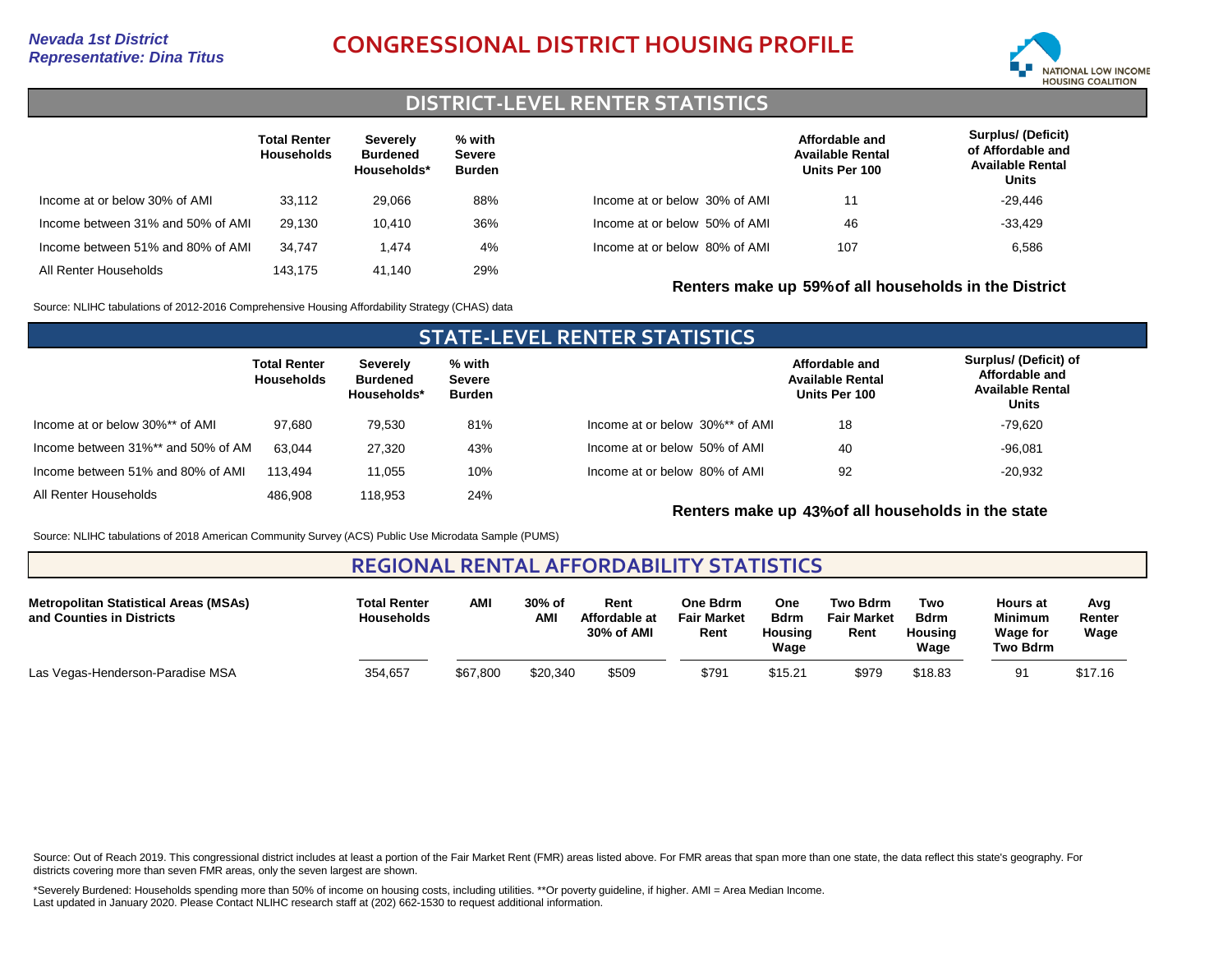# *Representative: Mark Amodei* **CONGRESSIONAL DISTRICT HOUSING PROFILE**



## **DISTRICT-LEVEL RENTER STATISTICS**

|                                   | <b>Total Renter</b><br><b>Households</b> | Severely<br><b>Burdened</b><br>Households* | % with<br><b>Severe</b><br><b>Burden</b> |                               | Affordable and<br><b>Available Rental</b><br>Units Per 100 | Surplus/ (Deficit)<br>of Affordable and<br><b>Available Rental</b><br>Units |
|-----------------------------------|------------------------------------------|--------------------------------------------|------------------------------------------|-------------------------------|------------------------------------------------------------|-----------------------------------------------------------------------------|
| Income at or below 30% of AMI     | 21.081                                   | 16.328                                     | 77%                                      | Income at or below 30% of AMI | 21                                                         | $-16.681$                                                                   |
| Income between 31% and 50% of AMI | 18.642                                   | 5.744                                      | 31%                                      | Income at or below 50% of AMI | 50                                                         | $-20.016$                                                                   |
| Income between 51% and 80% of AMI | 21.883                                   | 1.435                                      | 7%                                       | Income at or below 80% of AMI | 94                                                         | $-3.784$                                                                    |
| All Renter Households             | 105.671                                  | 23.771                                     | 22%                                      |                               | Renters make up 40% of all households in the District      |                                                                             |

Source: NLIHC tabulations of 2012-2016 Comprehensive Housing Affordability Strategy (CHAS) data

### **STATE-LEVEL RENTER STATISTICS Total Renter Households Severely Burdened Households\* % with Severe Burden** Income at or below 30%\*\* of AMI Income between 31%\*\* and 50% of AMI All Renter Households 97,680 63,044 486,908 79,530 27,320 118,953 81% 43% 24% Income between 51% and 80% of AMI 113,494 11,055 10% Income at or below 30%\*\* of AMI Income at or below 50% of AMI Income at or below 80% of AMI **Affordable and Available Rental Units Per 100 Surplus/ (Deficit) of Affordable and Available Rental Units** 18 92 40 -20,932 -96,081 -79,620

**Renters make up 43%of all households in the state**

Source: NLIHC tabulations of 2018 American Community Survey (ACS) Public Use Microdata Sample (PUMS)

**REGIONAL RENTAL AFFORDABILITY STATISTICS**

| <b>Metropolitan Statistical Areas (MSAs)</b><br>and Counties in Districts | <b>Total Renter</b><br><b>Households</b> | <b>AMI</b> | 30% of<br><b>AM</b> | Rent<br>Affordable at<br>30% of AMI | <b>One Bdrm</b><br><b>Fair Market</b><br>Rent | <b>One</b><br><b>Bdrm</b><br><b>Housing</b><br>Wage | <b>Two Bdrm</b><br><b>Fair Market</b><br>Rent | Two<br><b>Bdrm</b><br><b>Housing</b><br>Wage | <b>Hours at</b><br><b>Minimum</b><br>Wage for<br>Two Bdrm | Avg<br>Renter<br>Wage |
|---------------------------------------------------------------------------|------------------------------------------|------------|---------------------|-------------------------------------|-----------------------------------------------|-----------------------------------------------------|-----------------------------------------------|----------------------------------------------|-----------------------------------------------------------|-----------------------|
| Reno MSA                                                                  | 73,667                                   | \$78,100   | \$23,430            | \$586                               | \$811                                         | \$15.60                                             | \$1,037                                       | \$19.94                                      | 97                                                        | \$16.75               |
| Carson City MSA                                                           | 9,967                                    | \$69,600   | \$20,880            | \$522                               | \$679                                         | \$13.06                                             | \$862                                         | \$16.58                                      | 80                                                        | \$16.92               |
| Douglas County                                                            | 6,233                                    | \$73,000   | \$21,900            | \$548                               | \$802                                         | \$15.42                                             | \$1,024                                       | \$19.69                                      | 95                                                        | \$16.38               |
| Lyon County                                                               | 5,879                                    | \$61,000   | \$18,300            | \$458                               | \$630                                         | \$12.12                                             | \$833                                         | \$16.02                                      | 78                                                        | \$16.44               |
| Elko County                                                               | 5,255                                    | \$87,400   | \$26,220            | \$656                               | \$694                                         | \$13.35                                             | \$918                                         | \$17.65                                      | 86                                                        | \$15.59               |
| <b>Churchill County</b>                                                   | 3,473                                    | \$55,900   | \$16,770            | \$419                               | \$695                                         | \$13.37                                             | \$919                                         | \$17.67                                      | 86                                                        | \$16.22               |
| <b>Humboldt County</b>                                                    | 1.449                                    | \$78,900   | \$23,670            | \$592                               | \$736                                         | \$14.15                                             | \$961                                         | \$18.48                                      | 90                                                        | \$16.96               |

Source: Out of Reach 2019. This congressional district includes at least a portion of the Fair Market Rent (FMR) areas listed above. For FMR areas that span more than one state, the data reflect this state's geography. For districts covering more than seven FMR areas, only the seven largest are shown.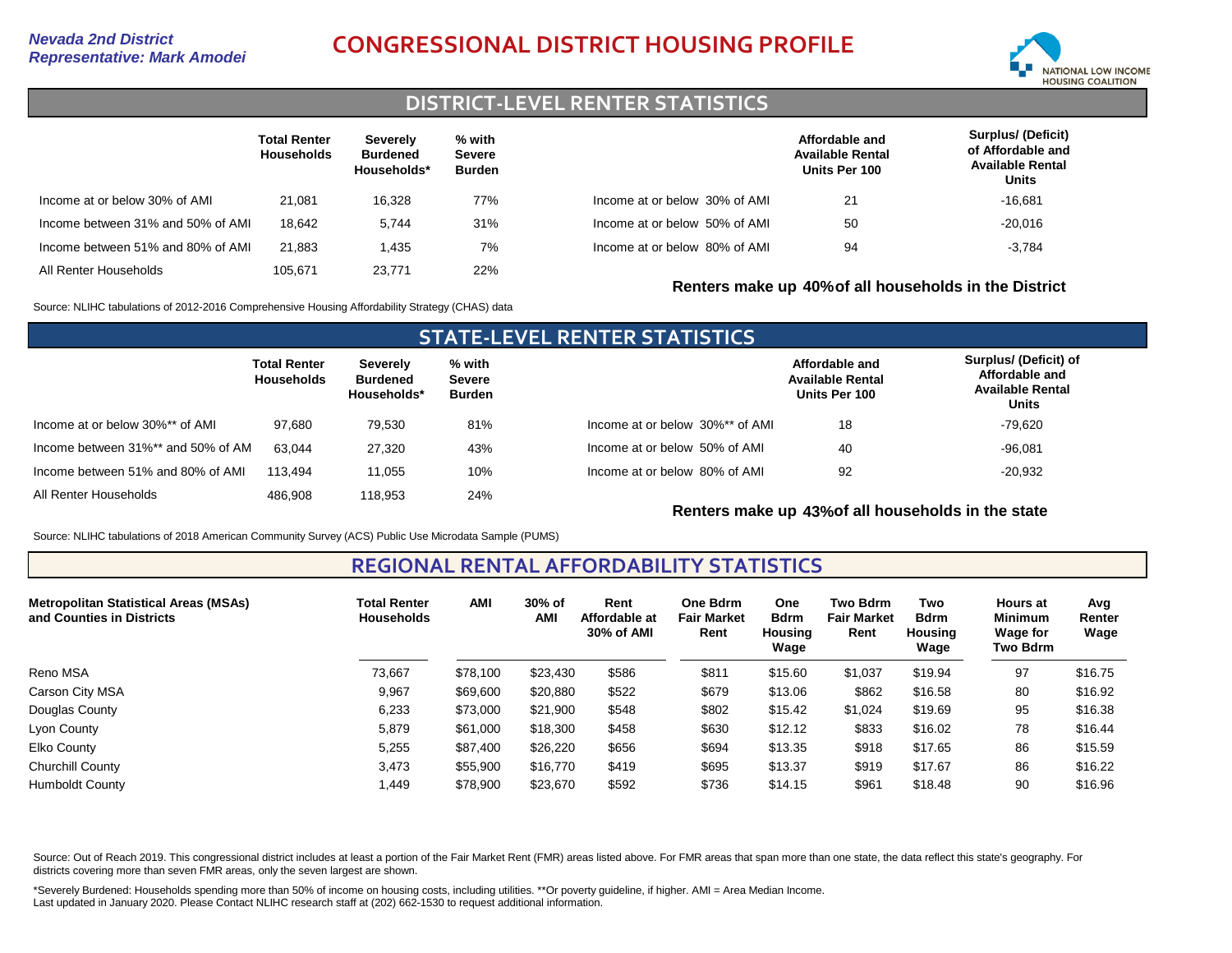# *Representative: Susie Lee* **CONGRESSIONAL DISTRICT HOUSING PROFILE**



### **DISTRICT-LEVEL RENTER STATISTICS**

|                                   | <b>Total Renter</b><br><b>Households</b> | Severely<br><b>Burdened</b><br>Households* | % with<br><b>Severe</b><br>Burden |                               | Affordable and<br><b>Available Rental</b><br>Units Per 100 | <b>Surplus/ (Deficit)</b><br>of Affordable and<br><b>Available Rental</b><br>Units |
|-----------------------------------|------------------------------------------|--------------------------------------------|-----------------------------------|-------------------------------|------------------------------------------------------------|------------------------------------------------------------------------------------|
| Income at or below 30% of AMI     | 12.430                                   | 11.317                                     | 91%                               | Income at or below 30% of AMI | 12                                                         | $-10.983$                                                                          |
| Income between 31% and 50% of AMI | 13.550                                   | 8.449                                      | 62%                               | Income at or below 50% of AMI | 20                                                         | $-20,890$                                                                          |
| Income between 51% and 80% of AMI | 22.552                                   | 3.698                                      | 16%                               | Income at or below 80% of AMI | 78                                                         | $-10.731$                                                                          |
| All Renter Households             | 115,300                                  | 23.972                                     | 21%                               |                               | Renters make up 42% of all households in the District      |                                                                                    |

Source: NLIHC tabulations of 2012-2016 Comprehensive Housing Affordability Strategy (CHAS) data

### **STATE-LEVEL RENTER STATISTICS Total Renter Households Severely Burdened Households\* % with Severe Burden** Income at or below 30%\*\* of AMI Income between 31%\*\* and 50% of AMI All Renter Households 97,680 63,044 486,908 79,530 27,320 118,953 81% 43% 24% Income between 51% and 80% of AMI 113,494 11,055 10% Income at or below 30%\*\* of AMI Income at or below 50% of AMI Income at or below 80% of AMI **Affordable and Available Rental Units Per 100 Surplus/ (Deficit) of Affordable and Available Rental Units** 18 92 40 -20,932 -96,081 -79,620

**Renters make up 43%of all households in the state**

Source: NLIHC tabulations of 2018 American Community Survey (ACS) Public Use Microdata Sample (PUMS)

## **REGIONAL RENTAL AFFORDABILITY STATISTICS**

| <b>Metropolitan Statistical Areas (MSAs)</b><br>and Counties in Districts | <b>Total Renter</b><br><b>Households</b> | AMI      | 30% of<br><b>AMI</b> | Rent<br>Affordable at<br>30% of AMI | One Bdrm<br><b>Fair Market</b><br>Rent | One<br><b>Bdrm</b><br>Housing<br>Waqe | Two Bdrm<br><b>Fair Market</b><br>Rent | Two<br><b>Bdrm</b><br>Housing<br>Waqe | <b>Hours at</b><br><b>Minimum</b><br><b>Wage for</b><br>Two Bdrm | Avg<br>Renter<br>Wage |
|---------------------------------------------------------------------------|------------------------------------------|----------|----------------------|-------------------------------------|----------------------------------------|---------------------------------------|----------------------------------------|---------------------------------------|------------------------------------------------------------------|-----------------------|
| Las Vegas-Henderson-Paradise MSA                                          | 354,657                                  | \$67,800 | \$20,340             | \$509                               | \$791                                  | \$15.21                               | \$979                                  | \$18.83                               | 91                                                               | \$17.16               |

Source: Out of Reach 2019. This congressional district includes at least a portion of the Fair Market Rent (FMR) areas listed above. For FMR areas that span more than one state, the data reflect this state's geography. For districts covering more than seven FMR areas, only the seven largest are shown.